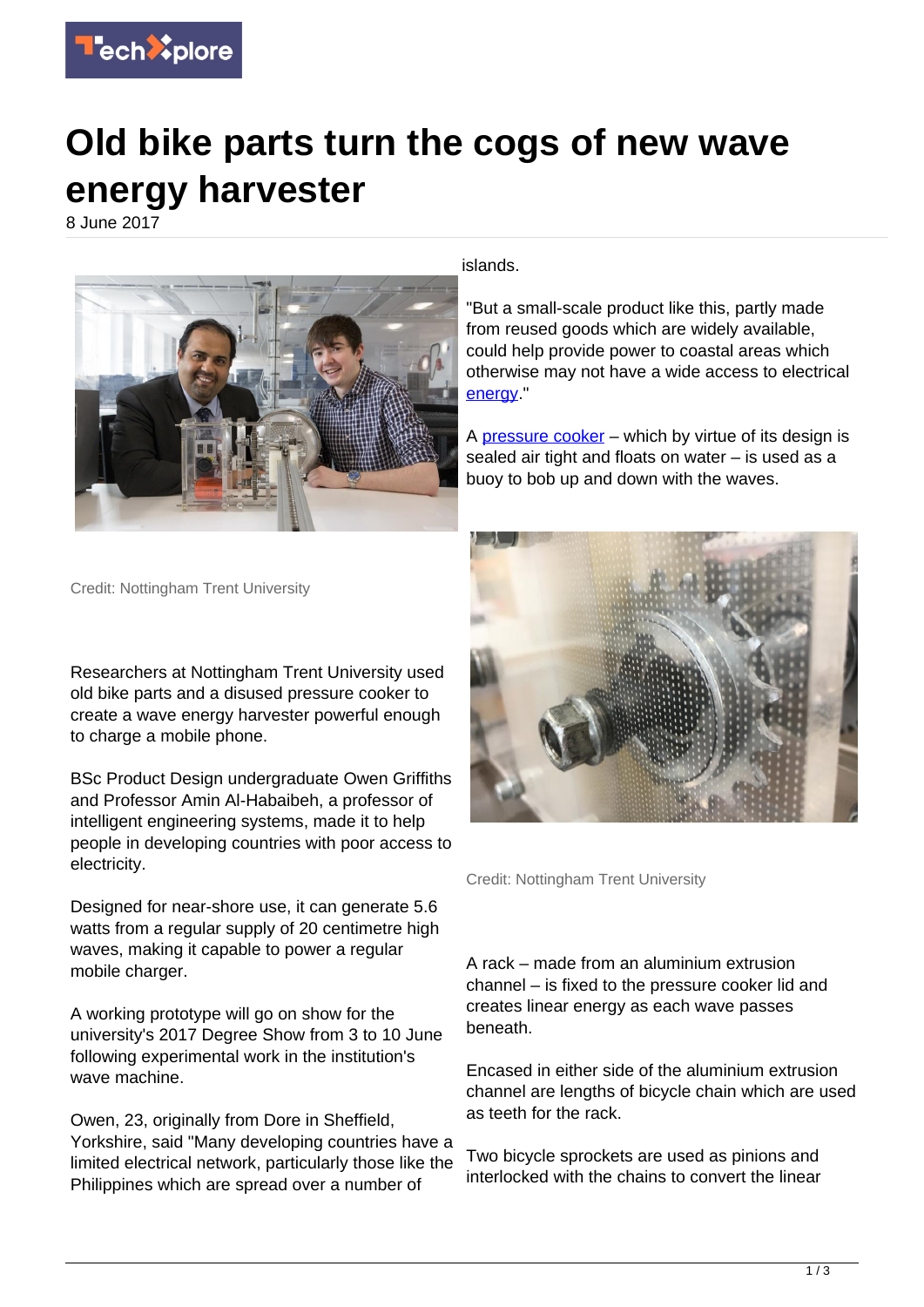

energy to rotational energy.

As the rack moves upwards with a wave, the first sprocket turns and powers the generator while the second is disengaged, like when a cyclist freewheels on a bicycle.



(RPMs) which creates electricity.

Mobile phones or other electrical equipment can then be charged from a connection to the generator.

Professor Al-Habaibeh, of the university's School of Architecture, Design and the Built Environment, said: "This project shows how everyday items widely available around the world, which are often thrown away when no longer used, could be transformed into devices which can generate useful amounts of renewable energy.

"As well as being of use in some developing countries, this technology has the potential to be scaled up to create larger quantities of power in countries such as the UK, which has a large amount of natural energy produced by a regular supply of waves from the North Atlantic Ocean.

"It's a great example of research-informed teaching, providing the students of today with the skills and knowhow to change the world of tomorrow."

Provided by Nottingham Trent University

Credit: Nottingham Trent University

As the rack moves downwards when the wave passes, the second sprocket turns and the first is disengaged. This allows the harvester to maximise its efficiency by generating power from both the rise and fall of each wave.

After turning through a series of gears to increase the centrifugal force, the rotational movement spins a small generator at 151 rotations per minute